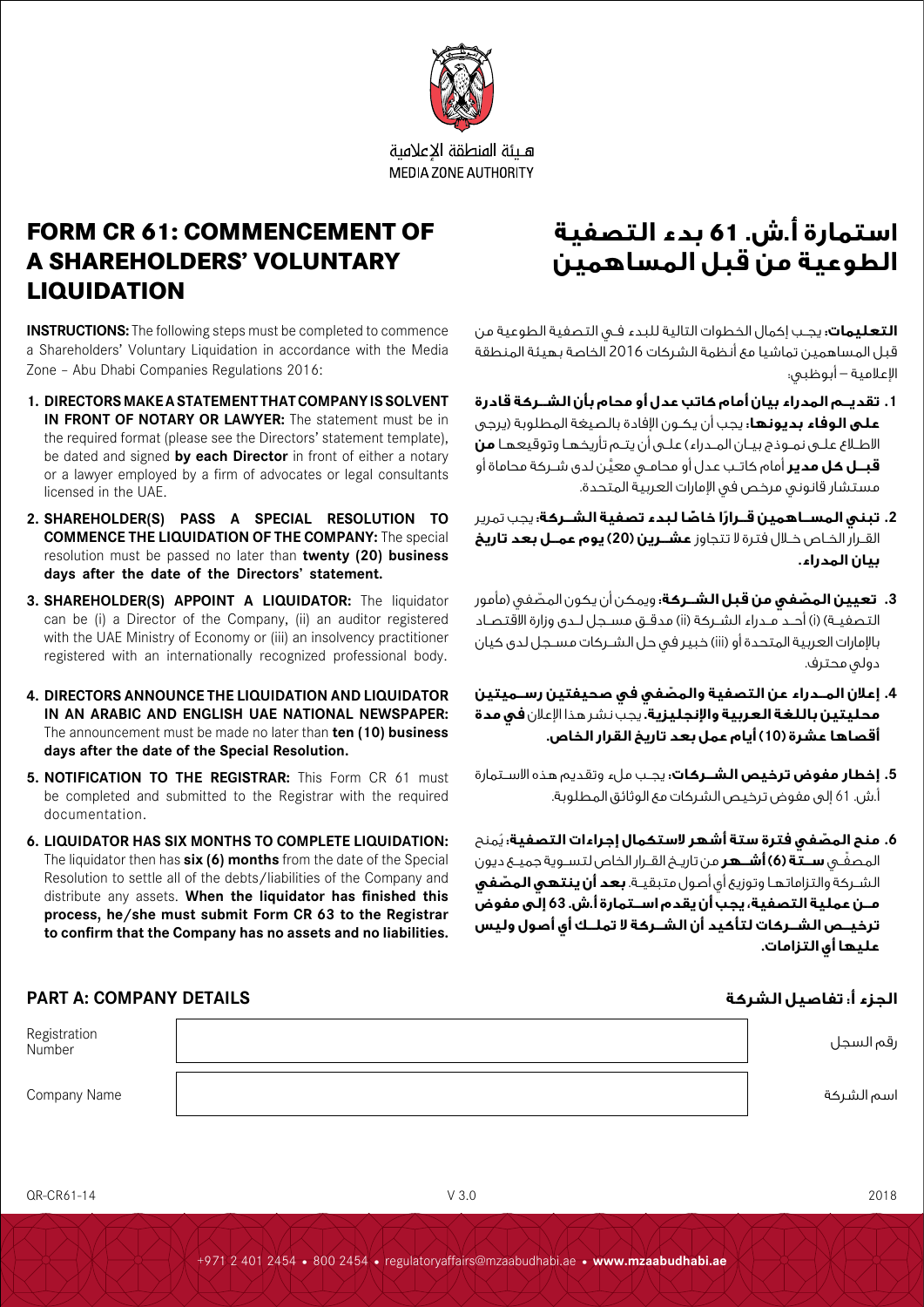

هبئة المنطقة الاعلامية **MEDIA ZONE AUTHORITY** 

### **ّ الجزء ب: معلومات المصفي DETAILS LIQUIDATOR :B PART**

| Please provide the details of the Liquidator           |  | يُرجى تقديم البيانات التالية عن المصّفى                       |                                 |
|--------------------------------------------------------|--|---------------------------------------------------------------|---------------------------------|
| $\Box$ Director of the Company                         |  | عدير في الشركة $\Box$                                         |                                 |
| $\Box$ Auditor registered with UAE Ministry of Economy |  | مدقق مسجل لدى وزارة الاقتصاد بالإمارات العربية المتحدة $\Box$ |                                 |
| $\Box$ Insolvency practitioner                         |  |                                                               | خبير فى حلّ الشركات $\Box$      |
| Liquidator's<br>Full Name                              |  |                                                               | اسم المصّفى الكامل              |
| <b>Business Address</b>                                |  |                                                               | عنوان العمل                     |
| <b>UAE Mobile Number</b>                               |  |                                                               | رقم الهاتف<br>المتحرك الإماراتى |
| Email                                                  |  |                                                               | البريد الإلكتروني               |
| Passport Number                                        |  |                                                               | رقم جواز السفر                  |
| Name of<br>professional body                           |  |                                                               | أسم الكيان<br>المهنق المسجل به  |

### **الجزء ت: الئحة الوثائق CHECKLIST DOCUMENT :C PART**

- $\square$  Directors' statement of solvency. This must be in the required format and signed in front of a notary or a lawyer employed by a firm of advocates or legal consultants licensed in the UAE.
- □ Shareholders' Special Resolution (including evidence of the appointment of the liquidator)
- $\Box$  Clear color copy of liquidator's passport نسخة ملوّنة واضحة من جواز سفر المصّغى  $\Box$
- $\Box$  Copy of liquidator's registration with professional body (if applicable)
- $\Box$  Copy of notices of liquidation placed in one Arabic and one English language national UAE newspaper
- Original Certificate of Incorporation األصلية التأسيس شهادة
- $\square$  Original Business License الرخصة التجارية الأصلية  $\square$

- كشــف المــاءة الصــادر عــن المــدراء. يجــب أن يكــون بالصيغــة المطلوبــة وأن يتــم توقيعــه أمــام كاتــب عــدل أو محامــي يعمــل فــي شــركة محاماة ّ أو استشارات قانونية مرخص لها في دولة اإلمارات العربية المتحدة.
- نســخة عــن القــرار الخاص الصــادر عـن المســاهمين (مع دليــل على تعيين  $\square$ المصّفي).
	-
	- نسخة عن تسجيل المصّفي في الكيان المهني (إن أنطبق ذلك)  $\Box$
- نســخة عن إشعار التصفية المنشــور في صحيفتين إماراتيتين رسميتين باللغة العربية واإلنجليزية
	- -

QR-CR61-14 V 3.0 2018